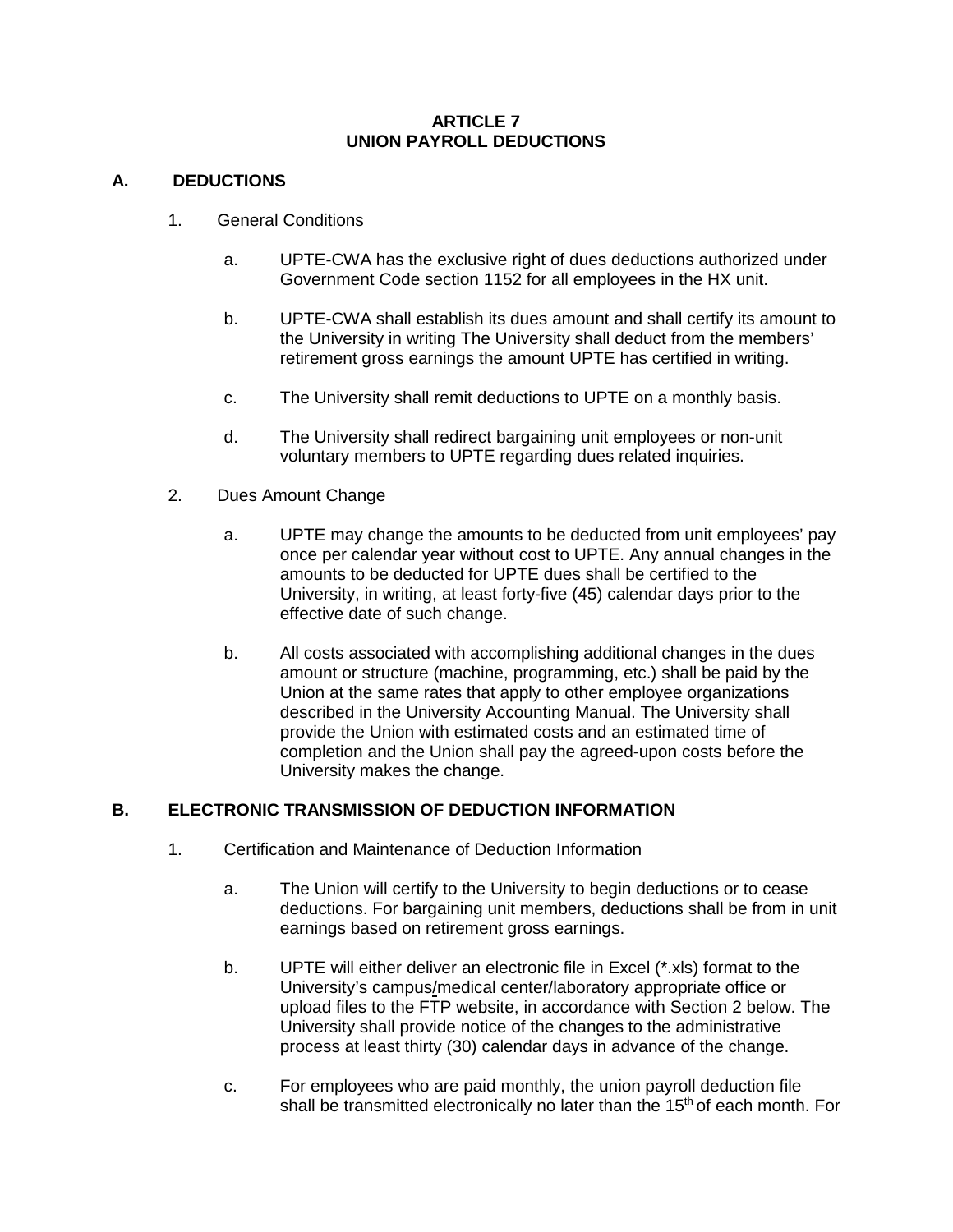employees who are paid bi-weekly, the union payroll deduction file shall be transmitted no later than the Friday before the end of the pay period. If the referenced  $15<sup>th</sup>$  of the month or Friday before the end of the pay period falls on a holiday or weekend, the file shall be transmitted the business day prior to the holiday or weekend.

- d. The University agrees the changes will be made in time to affect the next payroll with a pay begin date that falls on or after the date the deduction certification is received.
- e. The Union will solely maintain the union payroll deduction authorization, signed by the employee from whose salary or wages the deduction is to be made.
- f. If an employee is separated from the University or transferred out of the HX unit and is still employed by the University, the University shall stop the union payroll deductions.
- 2. UPTE list to be submitted in the format provided in Appendix K and shall include:
	- a. Location/Business Unit Code
	- b. Campus or Medical Center Name
	- c. Bargaining Unit or unrepresented
	- d. Employee Identification Number
	- e. Employee Name (Last, First)
	- f. Action Codes: " $A$ " = Add; " $C$ " = Change; " $S$ " = Stop
	- g. Deduction Codes: "D" = Dues; UD = Unrepresented Dues; PA = Political Action
	- h. Ongoing Deduction Dollar Amount for Political Action (Must be dues paying member in bargaining unit.)

### **C. FEES FOR PROVIDING PAYROLL DEDUCTIONS**

.

- 1. The University shall charge UPTE \$.07 per employee for calculation and reporting and \$10.00 for each monthly union payroll deduction remittance. Such charges shall be deducted from the total check remittance. A remittance report shall be provided to UPTE reconciling the union payroll deductions and the deducted administrative service fees.
- 2. For the purpose of voluntary deductions for the Union, unrepresented dues and the Political Action Fund (PAF), fees charged to the Union shall not exceed the actual costs incurred by the University to establish such deductions.